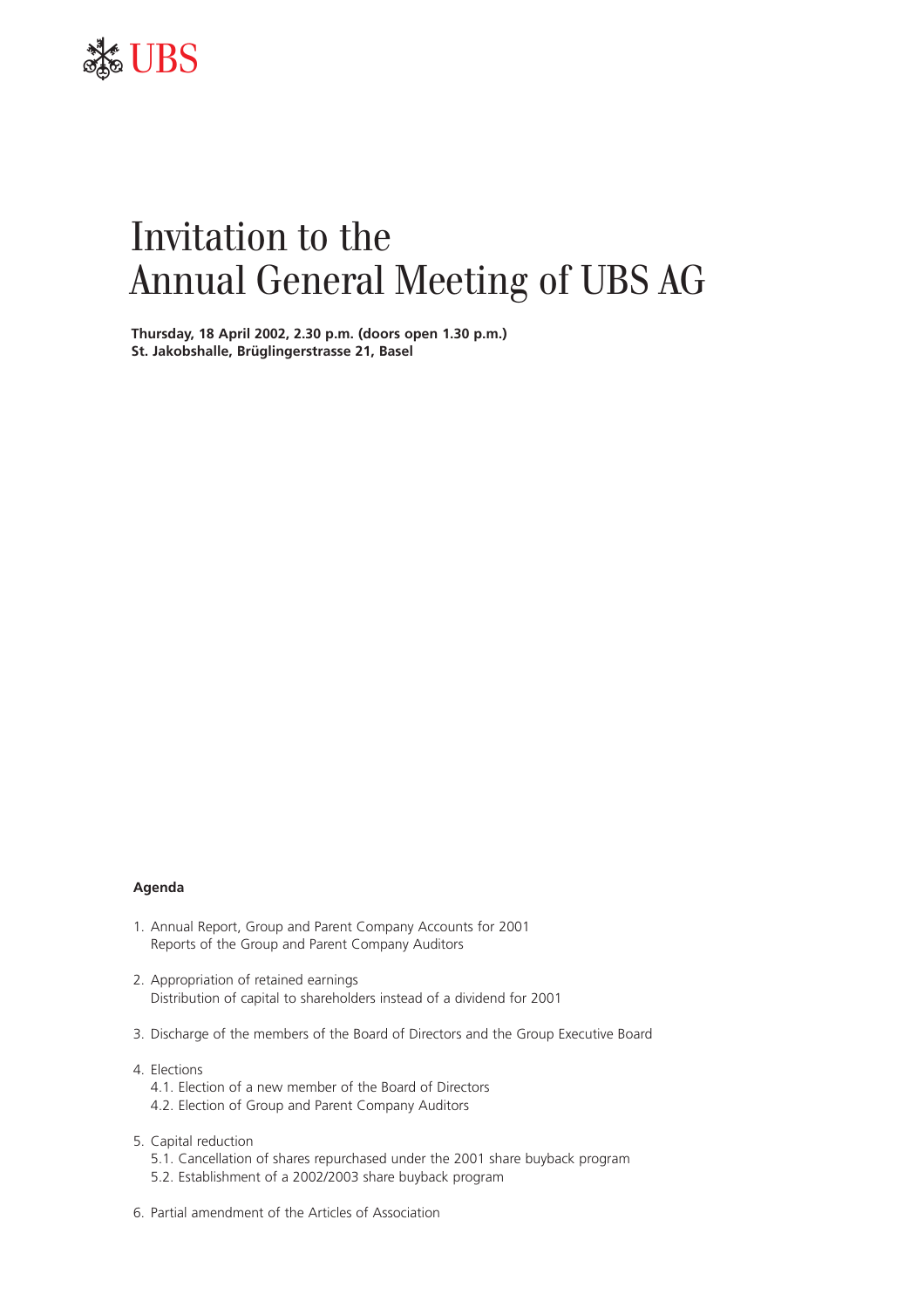# Introduction

#### **Requests for including items in the agenda**

On 1 February 2002, UBS published a notice inviting shareholders qualifying for the right to request that individual items be included in the agenda to submit their formulated proposals by 20 February. No requests were submitted.

#### **Call to register claims**

The capital reductions to be achieved via cancellation of repurchased shares and via the distribution of capital to shareholders by the proposed par value repayment may only take place once the filing period for creditors to request satisfaction for or security of their claims has been terminated in accordance with article 733 of the Swiss Code of Obligations. The notice will be published in the Swiss Commercial Gazette after the General Meeting of Shareholders. Claims may be registered during a period of two months. For the capital reduction to become effective, a report by the Statutory Auditors, confirming that creditors' claims shall remain fully covered and the liquidity of the Bank assured even after the capital reduction is another precondition. Statutory Auditors' reports as of 31 December 2001 have been provided.

#### **Timetable of events**

Provided shareholders approve the proposals, the amendment of the Articles of Association in accordance with Item 6 on the agenda will be entered in the Commercial Register on 5 July 2002. Trading in the new shares with a par value of CHF 0.80 will commence on 8 July. The par value repayment will take place on 10 July to all shareholders of record as at 5 July 2002.

# Organizational issues

# **Admission cards for the Annual General Meeting**

Shareholders listed in the Share Register of UBS AG in *Switzerland* can order their admission card from the following address up to 15 April 2002, using the order form attached to this invitation:

UBS AG, Shareholder Services, P.O.Box, CH-8098 Zurich.

Shareholders listed in the Share Register in the *United States* can order their admission cards in writing up to 15 April 2002 from:

Mellon Investor Services, Proxy Processing, P.O.Box 3567, S. Hackensack, NJ 07606-9267.

Any admission cards already issued will lose their validity and will be recalled if the shares concerned are sold prior to the Annual General Meeting and the Share Register is notified of the sale.

# **Representation at the Annual General Meeting**

Shareholders may be represented at the General Meeting by their legal representative or, based on a written proxy, by any other shareholder that is entitled to vote at the Meeting or by his/her custodian bank. In addition, every shareholder is entitled to have his/her shares represented at the General Meeting by

- UBS AG, P.O.Box, CH-8098 Zurich, as a corporate proxy or a custody proxy.
- Schweizerische Treuhandgesellschaft / Swiss Auditing and Fiduciary Company (Professor Carl Helbling), Talstrasse 11, CH-8022 Zurich, as an independent proxy.

Zurich and Basel, 7 March 2002

UBS AG For the Board of Directors:

Marcel Ospel, Chairman Gertrud Erismann-Peyer, Company Secretary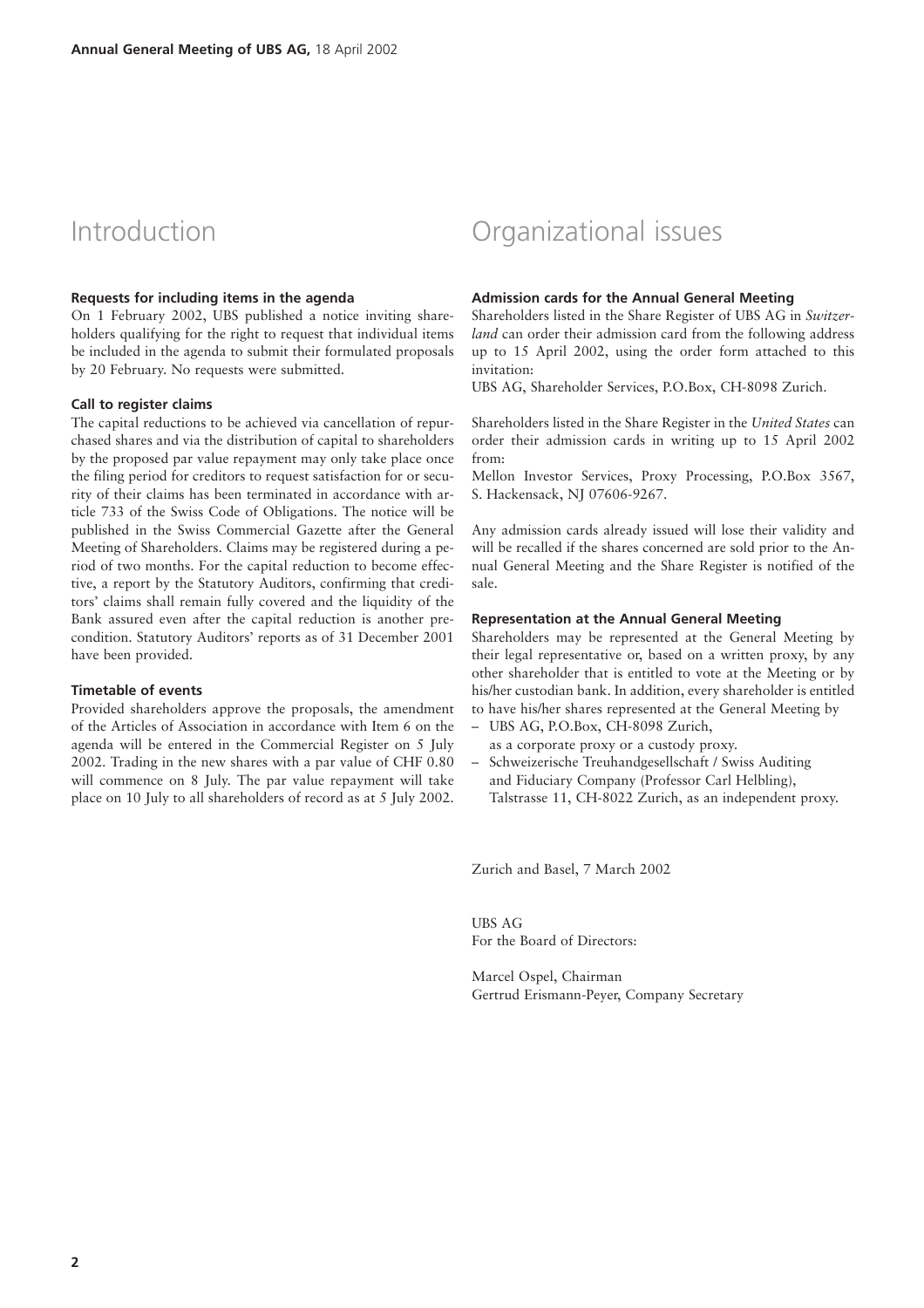# Item 1

**Annual Report, Group and Parent Company Accounts for 2001 Reports of the Group and Parent Company Auditors**

# **A. Proposal**

The Board of Directors proposes that the report on the financial year 2001 and the Group and Parent Company Accounts for 2001 be approved.

### **B. Explanations**

The reports of the Board of Directors and the Group Executive Board are contained in the Financial Report. Additional information on strategy and organization of the Group, its activities and those of the Business Groups, on risk management and control as well as on corporate governance can be found in the "Handbook 2001/2002". Copies of both publications can be ordered by shareholders and are also available on the internet at www.ubs.com/investors.

All shareholders registered in the share register automatically receive a copy of the Annual Review, which contains summary information with regard to our business performance in 2001.

The Group income statement shows total operating income of CHF 37,114 million and total operating expenses of CHF 30,396 million, resulting in pre-tax profit of CHF 6,718 million and consolidated net profit of CHF 4,973 million. Total consolidated assets amounted to CHF 1,253 billion at year-end 2001, shareholders' equity to CHF 43.5 billion.

Parent company net profit amounted to CHF 4,655 million. With total operating income of CHF 22,328 million and total operating expenses of CHF 14,312 million, operating profit stood at CHF 8,016 million. Depreciations, write-offs and provisions amounted to CHF 2,790 million, extraordinary income to CHF 95 million. Extraordinary expenses came to CHF 7 million and taxes totaled CHF 659 million.

Ernst & Young Ltd. as Group and Statutory Auditors recommend in unqualified reports to the Annual General Meeting that the Group and Parent Company Accounts be approved. The Group Auditors confirm that "the Group financial statements present fairly, in all material respects, the consolidated financial position of UBS AG as of 31 December 2001 and 2000, and the consolidated results of operations and cash flows for each of the three years in the period ended 31 December 2001, in conformity with International Accounting Standards (IAS) and they comply with the Swiss law". The Statutory Auditors express their opinion that "the accounting records and financial statements and the proposed appropriation of available earnings comply with the Swiss law and the company's articles of association".

# Item 2

**Appropriation of retained earnings Distribution of capital to shareholders instead of a dividend for 2001**

# **A. Proposal**

The Board of Directors proposes that the Parent Company profit be appropriated as follows:

| Profit for the financial year 2001 as<br>per the income statement | CHF 4.655 million |
|-------------------------------------------------------------------|-------------------|
| Allocation to Other reserves                                      | CHF 4.655 million |

The Board of Directors proposes a *distribution of capital to shareholders in the amount of CHF 2 per share in the form of a par value repayment,* instead of the payment of a dividend for 2001. This will reduce the UBS share capital by approximately CHF 2.5 billion and bring the par value per share down to CHF 0.80. Articles 4 and 4a will have to be amended accordingly (see item 6).

### **B. Explanations**

As for the last quarter of financial year 2000, the Board of Directors proposes to make a distribution to shareholders in the form of a repayment on the par value of each share, instead of paying a dividend for financial year 2001. Such distribution is not subject to a deduction of federal withholding tax (35%) nor is it subject to income tax for individual taxpayers within Switzerland.

The Board of Directors proposes a distribution of CHF 2 per share, which is almost the same amount as last year (CHF 6.10 pre split, CHF 2.03 at today's par value). The total parent company profit will be allocated to "Other reserves", which is part of Shareholders' equity.

The distribution will be paid out on 10 July to all shareholders of record as at 5 July 2002, following the publication of the call to register claims, necessary according to Swiss Company Law for capital reductions. Ernst & Young Ltd. as Statutory Auditors have confirmed in a special audit report on behalf of the AGM that as of 31 December 2001 the claims of creditors were fully covered even after the planned reduction in capital and that the Bank has adequate liquidity.

# Item 3

**Discharge of the members of the Board of Directors and the Group Executive Board**

# **A. Proposal**

The Board of Directors proposes that discharge be granted to the members of the Board of Directors and the Group Executive Board for the financial year 2001.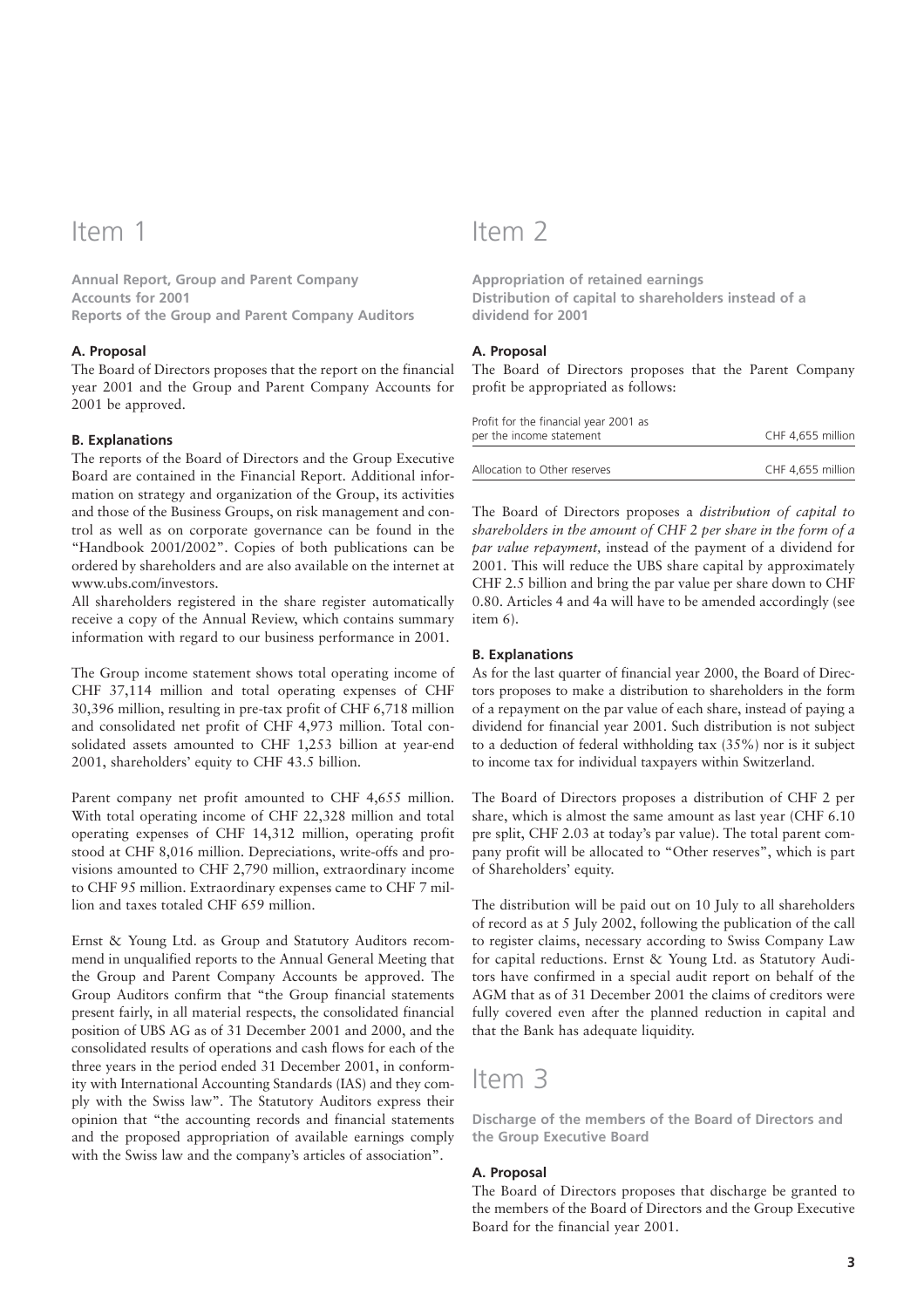# Item 4

**Elections**

# **A. Proposal**

4.1. Election of a new member of the Board of Directors The Board of Directors proposes that Ernesto Bertarelli, CEO of Serono International SA, be elected as a new member of the Board, for a four-year term of office.

4.2. Election of Group and Parent Company Auditors

The Board of Directors proposes that Ernst & Young Ltd., Basel, be re-elected as Group and Parent Company Auditors for a one-year term of office.

#### **B. Explanations**

4.1.

Markus Kündig, non-executive Vice Chairman since 1998, steps down from the Board after the AGM as he has reached the statutory age of retirement. Eric Honegger, Board member since 1999, resigned from his mandate in October 2001.

The Board of Directors proposes the following election of a new Board member:

Ernesto Bertarelli (1965), a Swiss citizen, has been the Chief Executive Officer and the Chairman of the Executive Committee of Serono SA since 1996. He has been the Vice Chairman of the Board of Directors since 1991. Mr. Bertarelli started his career with Serono in 1985 and held several positions in sales and marketing. Prior to his appointment as CEO, he served for five years as Deputy CEO. Mr. Bertarelli received his Bachelor of Science degree from Babson College in Boston, Massachusetts, and his MBA from Harvard Business School.

# 4.2

The Board of Directors proposes that Ernst & Young Ltd. be reelected for a further year in office as Group and Parent Company Auditors. Ernst & Young have confirmed to the Audit Committee of the UBS Board of Directors that it possesses the level of independence required to take on this role and that it satisfies the requirements in terms of independence imposed by the US Securities and Exchange Commission (SEC). The Audit Committee reviewed the non-audit services performed for UBS AG by Ernst & Young and confirms that the auditors' independence was not compromised by these mandates.

# Item 5

# **Capital reduction**

#### **A. Proposal**

5.1. Cancellation of shares repurchased under the 2001 share buyback program

The Board of Directors proposes that the 28,818,690 shares repurchased under the buyback program approved by the 2001 AGM be definitively cancelled, that the share capital be reduced accordingly and that Article 4 of the Articles of Association be amended to reflect this.

#### 5.2. Establishment of a 2002/2003 share buyback program

The Board of Directors proposes that the following resolution be approved:

"The Board of Directors shall be authorized to buy back a maximum amount of CHF 5 billion in UBS shares via a second trading line on the virt-x exchange. These shares are to be cancelled definitively and are not therefore regarded as own shares within the meaning of Article 659 of the Swiss Code of Obligations. The required amendment to the Articles of Association (reduction of share capital) will be submitted to the AGM in 2003 for approval."

#### **B. Explanations**

#### 5.1.

The AGM on 26 April 2001 authorized the Board of Directors to buy back UBS shares in a maximum amount of CHF 5 billion via a second trading line on the stock exchange and subsequently to cancel them. A total of 28,818,690 shares with an overall value of CHF 2,289,916,993 were repurchased under this program between 5 March 2001 and 5 March 2002. The average purchase price was CHF 79. Shareholders are now being requested to approve the definitive cancellation of these shares and the corresponding reduction in capital.

The Statutory Auditors Ernst & Young Ltd. have confirmed in a special audit report on behalf of the AGM that as at 31 December 2001 the claims of creditors were fully covered even after the reduction in capital and that the Bank has adequate liquidity.

#### 5.2.

The Board of Directors again requests the AGM to authorize it to repurchase a maximum amount of CHF 5 billion in UBS shares between March 2002 and March 2003. The decision of the Board of Directors to again repurchase own shares has been published on 14 February 2002. Share repurchases, which were started on 6 March 2002, are handled via a second trading line on the virt-x. With the share buyback program the Board aims at counterbalancing steadily increasing shareholders' equity and thereby positively influencing earnings per share. The BIS tier 1 capital ratio continues to be comparatively high at 11.6% at year-end 2001.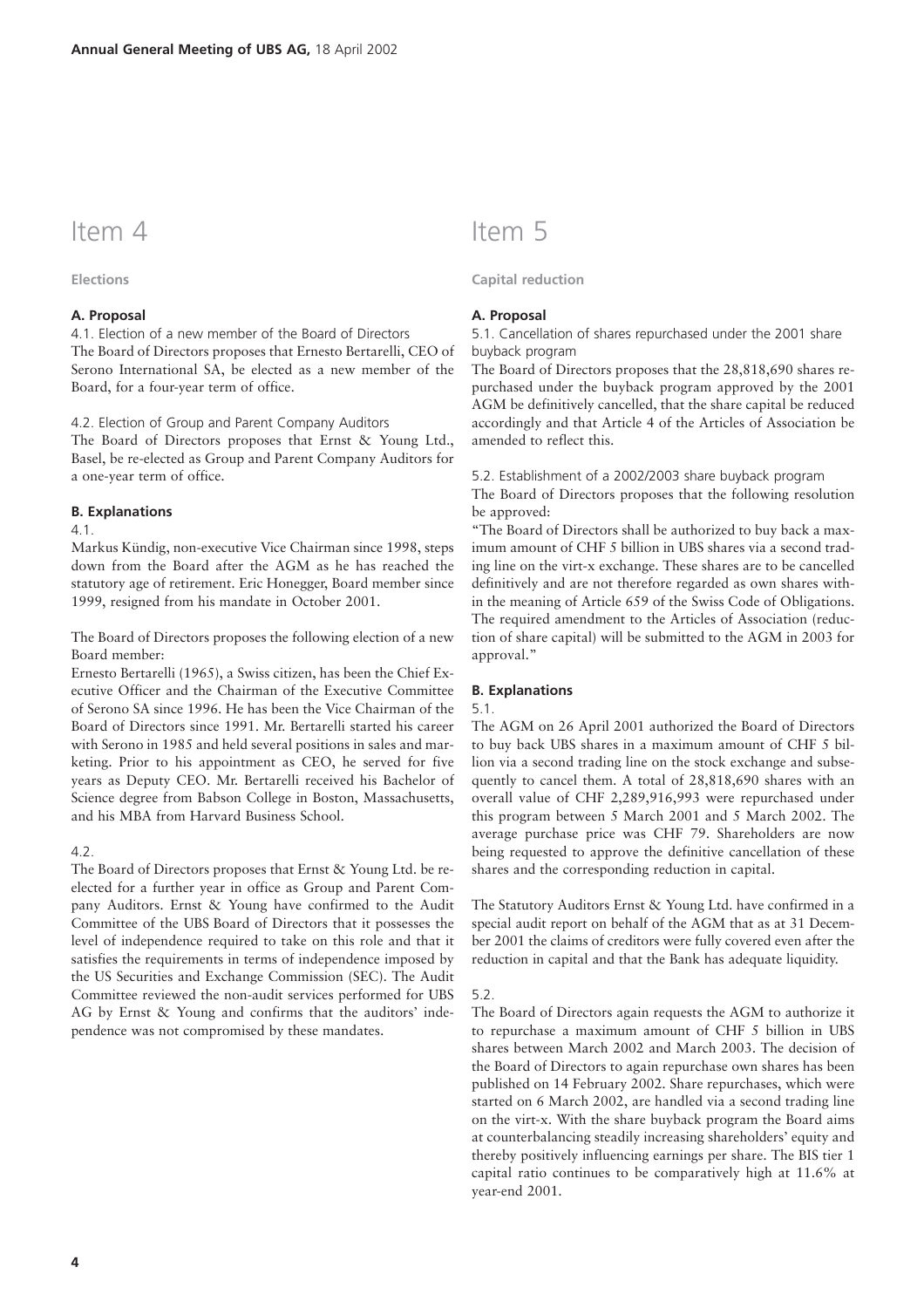The Board of Directors has again decided to proceed in two stages, with shareholders taking the decision in principle at the first AGM and deciding on the definitive cancellation of the shares at the next AGM. By obtaining shareholders' approval for the future cancellation of the repurchased shares, these shares no

Item 6

**Partial amendment of the Articles of Association**

# **A. Proposal**

The Board of Directors proposes that the Articles of Association be amended as follows:

| <b>Current version</b> |  |
|------------------------|--|
|                        |  |

# **Article 4**

Share capital

1

The share capital of the Corporation is CHF 3,588,808,997.20 (three billion, five hundred and eighty-eight million, eight hundred and eight thousand, nine hundred and ninety-seven Swiss francs and twenty centimes), divided into 1,281,717,499 registered shares with a par value of CHF 2.80 each. The share capital is fully paid up.

Paragraph 2 unchanged

### **Article 4a**

Conditional capital *Employee stock ownership plan of Paine Webber Group Inc., New York ("PaineWebber")*

The share capital will be increased, under exclusion of shareholders' pre-emptive rights, by a maximum of CHF 36,449,604.80, corresponding to a maximum of 13,017,716 registered shares of CHF 2.80 par value each (which must be fully paid up) through the exercise of option rights granted to the employees of PaineWebber, which were rolled over according to the merger agreement of 12 July 2000. The subscription ratio, time limits and further details were determined by PaineWebber and taken over by UBS AG. The purchase of shares through the exercise of option rights as well as any subsequent transfer of the shares are subject to the registration restrictions set out in Article 5 of these Articles of Association.

longer fall under the statutory limit of Swiss Company Law, which prohibits companies from holding more than 10% of their own shares. The proposed procedure provides greater flexibility, which UBS believes to be in the interests of efficient capital management and the ongoing trading activities of the Bank.

1

The share capital of the Corporation is *CHF 1,002,319,047.20 (one billion, two million, three hundred and nineteen thousand, forty-seven Swiss francs and twenty centimes),* divided into *1,252,898,809* registered shares with a par value of *CHF 0.80* each. The share capital is fully paid up.

**Proposed new version** *(changes in italics)*

The share capital will be increased, under exclusion of shareholders' pre-emptive rights, by a maximum of *CHF 10,414,172.80,* corresponding to a maximum of 13,017,716 registered shares of *CHF 0.80* par value each (which must be fully paid up) through the exercise of option rights granted to the employees of PaineWebber, which were rolled over according to the merger agreement of 12 July 2000. The subscription ratio, time limits and further details were determined by PaineWebber and taken over by UBS AG. The purchase of shares through the exercise of option rights as well as any subsequent transfer of the shares are subject to the registration restrictions set out in Article 5 of these Articles of Association.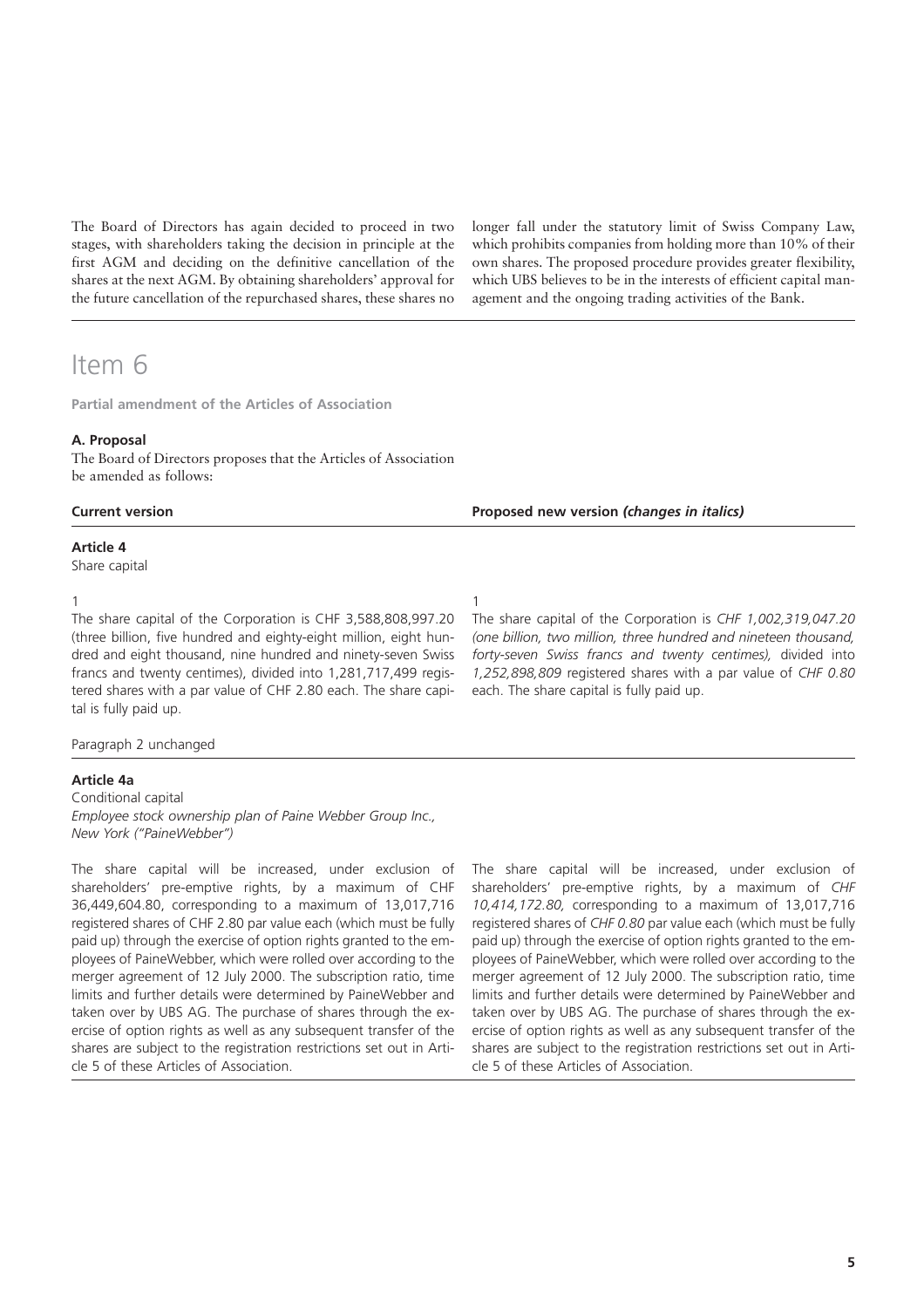# **Current version**

## **Article 16**

Resolutions, elections

Paragraphs 1 and 2 unchanged

# 3

Voting on resolutions and elections shall take place with a show of hands, but a written ballot shall be adopted if requested by at least 3% of the votes represented or if the presiding Officer so orders. A written ballot or election may also be conducted electronically.

#### Paragraph 4 unchanged

#### 5

The presiding Officer may order a vote by show of hands to be repeated in a written ballot if he feels there is any doubt regarding the results. In this case the show of hands vote is deemed not to have taken place.

# **Article 19**

Term of office

Paragraph 1 unchanged

# 2

New Directors elected to replace members who vacate their office before completion of their term shall serve for the remainder of the term of the Directors they are replacing. Members whose term of office has expired are immediately eligible for re-election. *3*

*The presiding Officer shall decide whether voting on resolutions and elections be conducted electronically or with a show of hands. Ordinary written ballots may also be adopted. Shareholders representing at least 3% of the votes represented may always request that a vote or election take place electronically or by written ballot.* 

*Paragraph 5 to be crossed off*

### 2

*(…)* Members whose term of office has expired are immediately eligible for re-election.

# **Proposed new version** *(changes in italics)*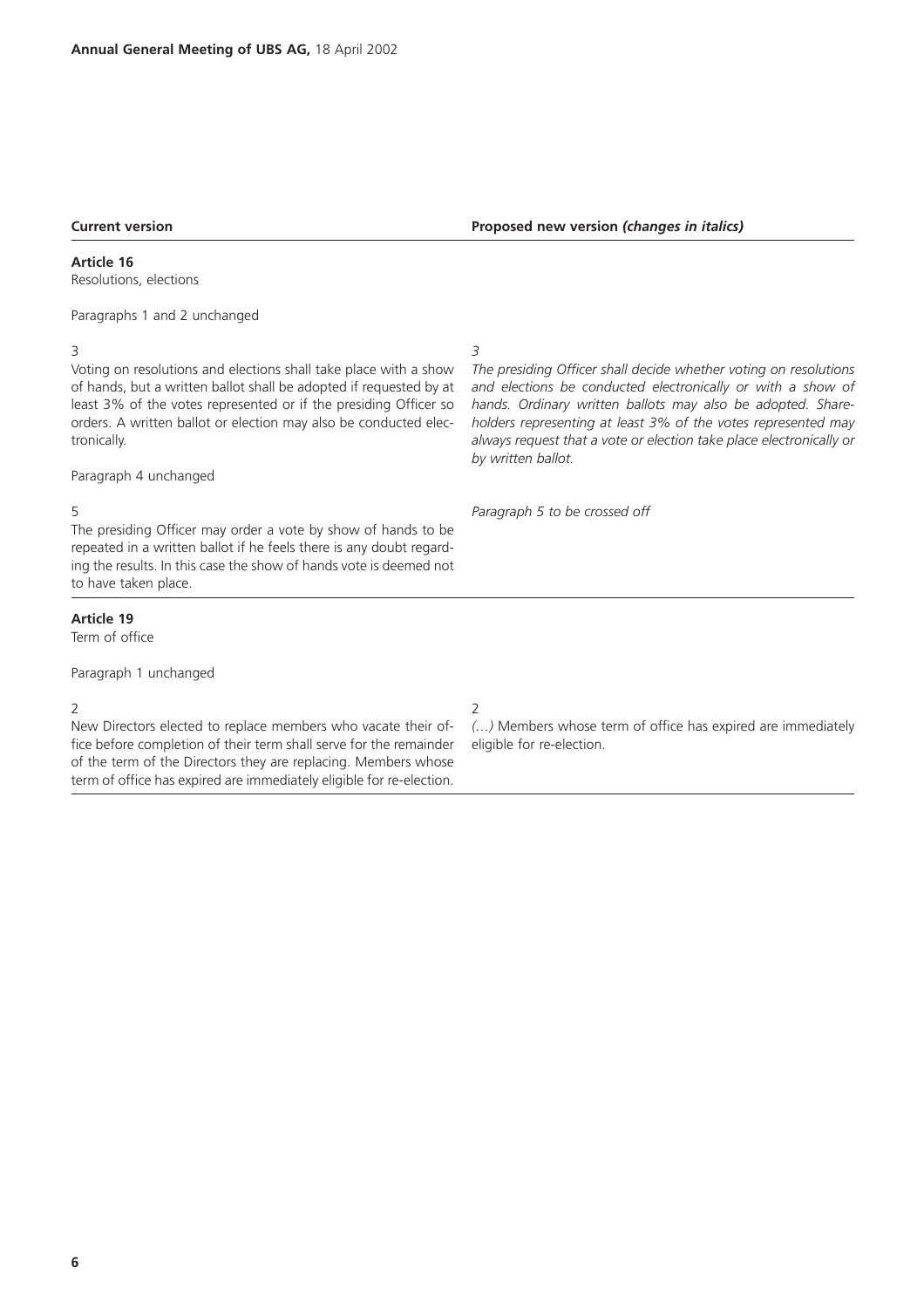# **Article 27**

Signatures, seal, exceptional measures

1

In accordance with the Articles of Association the company's external representation and the manner and form of signature shall be defined in the Organization Regulations.

 $\overline{\phantom{0}}$ 

Signing in the name of the company requires two authorized signatures to be binding. Forms and other written documents produced in large quantities in the course of daily business may be distributed with only one or without signature. Such exceptions to the joint signature principle shall be made known in a suitable form. 3

The Board of Directors and those authorized by it to sign on behalf of the Corporation may empower individual persons to execute specific business and legal transactions.

 $\Delta$ 

For countries in which law or custom prescribes the use of seals on important or formal documents, a seal may be added to the signature. The Board of Directors shall designate such seals and issue regulations for their use.

5

To safeguard important interests of the Bank, the Board of Directors, or persons acting on the Board's instructions, may take exceptional measures in emergency situations arising as a result of extraordinary political developments.

### **Proposed new version** *(changes in italics)*

*Signatures (…)*

*1*

*Signing in the name of the company requires two authorized signatures to be binding.*

*2*

*All details shall be determined in the Organization Regulations and in a special Group Directive.* 

*Paragraphs 3–5 to be crossed off* 

## **B. Explanations**

Article 4 reflects the decisions, which are being proposed in item 2 and item 5 (share capital, total number of shares outstanding, par value per share). Should shareholders reject or change one or the other of these proposals, the text would have to be amended accordingly.

In Article 4a the Conditional capital and the par value per share have to be adapted if shareholders approve the par value repayment proposed under item 2.

As electronic vote now is a quick and easy way to identify the exact number of votes cast, Article 16 paragraph 3 should be reworded. Electronic voting shall be the priority procedure in the future, a procedure that also meets good corporate governance requirements. As a consequence, paragraph 5 can be crossed off.

In Article 19, the first sentence of paragraph 2 can be crossed off. Members of the Board of Directors are elected as individuals, and do not replace anybody. Therefore the individual term of office of each newly elected Board member shall be fixed individually in a way to meet the requirements stipulated in paragraph 1 (one fourth of all members to be newly appointed or reelected every year).

Article 27 contains details, which should be determined on a lower level than the Articles of Association in order to be more flexible and to swiftly respond to changed business and market requirements. A special Group Directive will be issued.